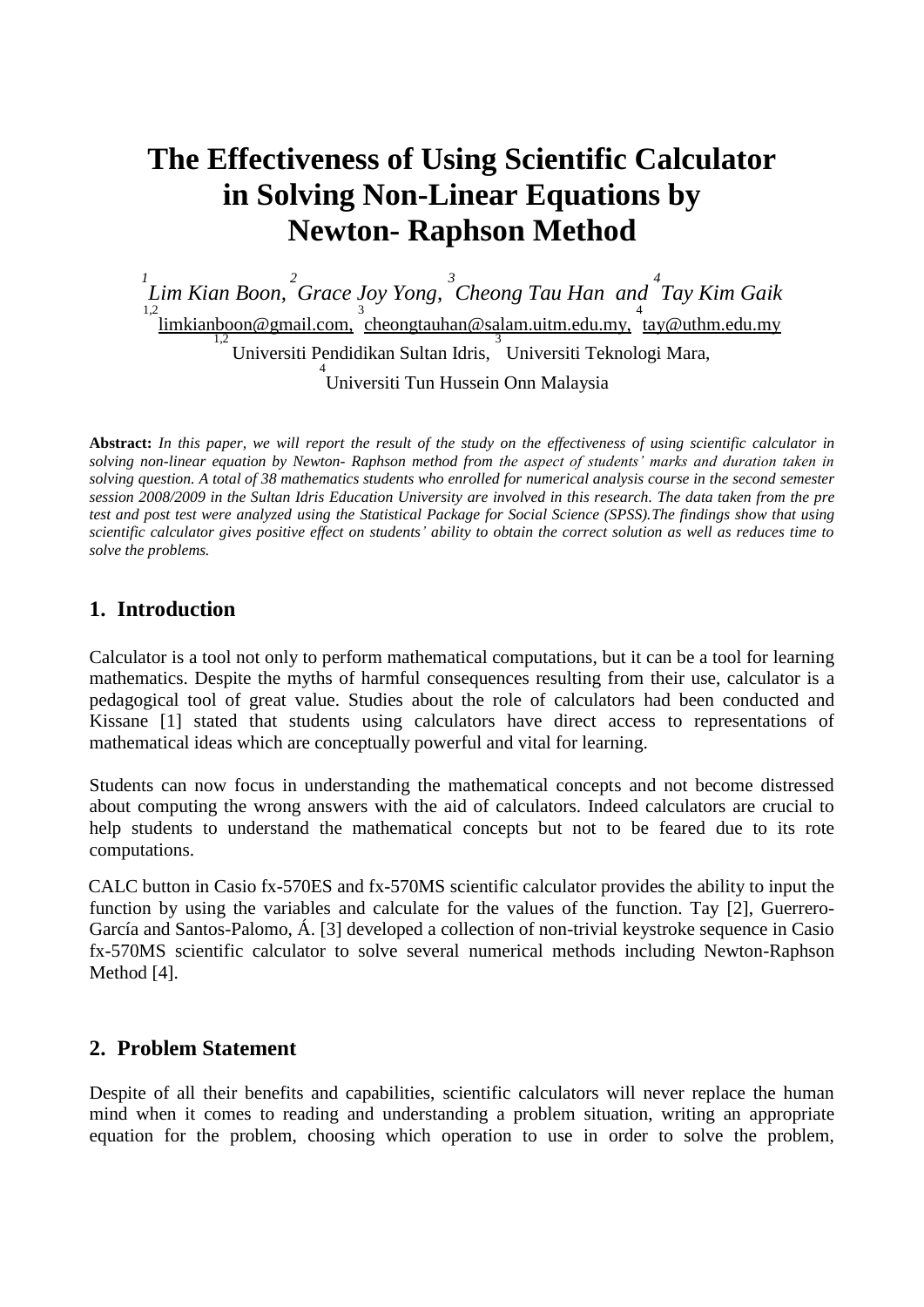interpreting the solution correctly that is displayed on the calculator, and determining the appropriateness of the answer. Scientific calculators are only as effective as the information students enter into them. Scientific calculators, in combination with mental, paper-and-pencil, and estimate skills when appropriate, comprise the tools to help students work through the computations and manipulations necessary for solving problems.

The National Council of Teacher Mathematics [5] stated in the Technology Principle that calculators as well as computers are vital tools for teaching, learning, and doing mathematics. Electronic technologies provide visual images of mathematical ideas. It benefits the students by organizing and analyzing data. Hence, the students are able to compute efficiently and accurately. When technological tools are available, students can focus on making decision, reflecting, reasoning, and problem solving. Technology enriches the range and quality of investigations by providing a means of viewing mathematical ideas from multiple perspectives.

Scientific calculator technology paved a way for the students to gain a higher level of mathematical understanding, rather than giving up after being frustrated or bored by these tedious manipulations. This research will study the effects of using scientific calculators in finding the roots of non linear equations by the Newton- Raphson method.

# **3. Research Questions**

This study aimed to determine the effectiveness of using the Casio *fx*-570ES scientific calculator in finding the roots of non-linear equations by Newton- Raphson method by answering the following research questions:

- i. Can students' achievement improve with the help of the Casio *fx*-570ES scientific calculator?
- ii. Can the Casio fx-570ES scientific calculator reduce the duration taken to answer question?

# **4. Research Hypothesis**

- i. By using the Casio fx-570ES scientific calculator, students can improve their achievement in solving non-linear equations by Newton- Raphson method.
- ii. By using the Casio fx-570ES scientific calculator, students can reduce the duration taken to answer the question.

# **5. Methods**

A total of 38 mathematics students who enrolled for numerical analysis course in the second semester session 2008/2009 in the Sultan Idris Education University were selected by simple random sampling to be the sample for this research. A workshop was conducted for the participants. They were first taught how to solve non-linear equation using Newton- Raphson method without teaching them how to use a calculator. A pre test was conducted after they had completed the exercises and were able to solve non-linear equation using the Newton- Raphson method. After that, the participants were taught how to use the calculator to solve non-linear equation using the Newton-Raphson method as described in Section 7. The total marks for both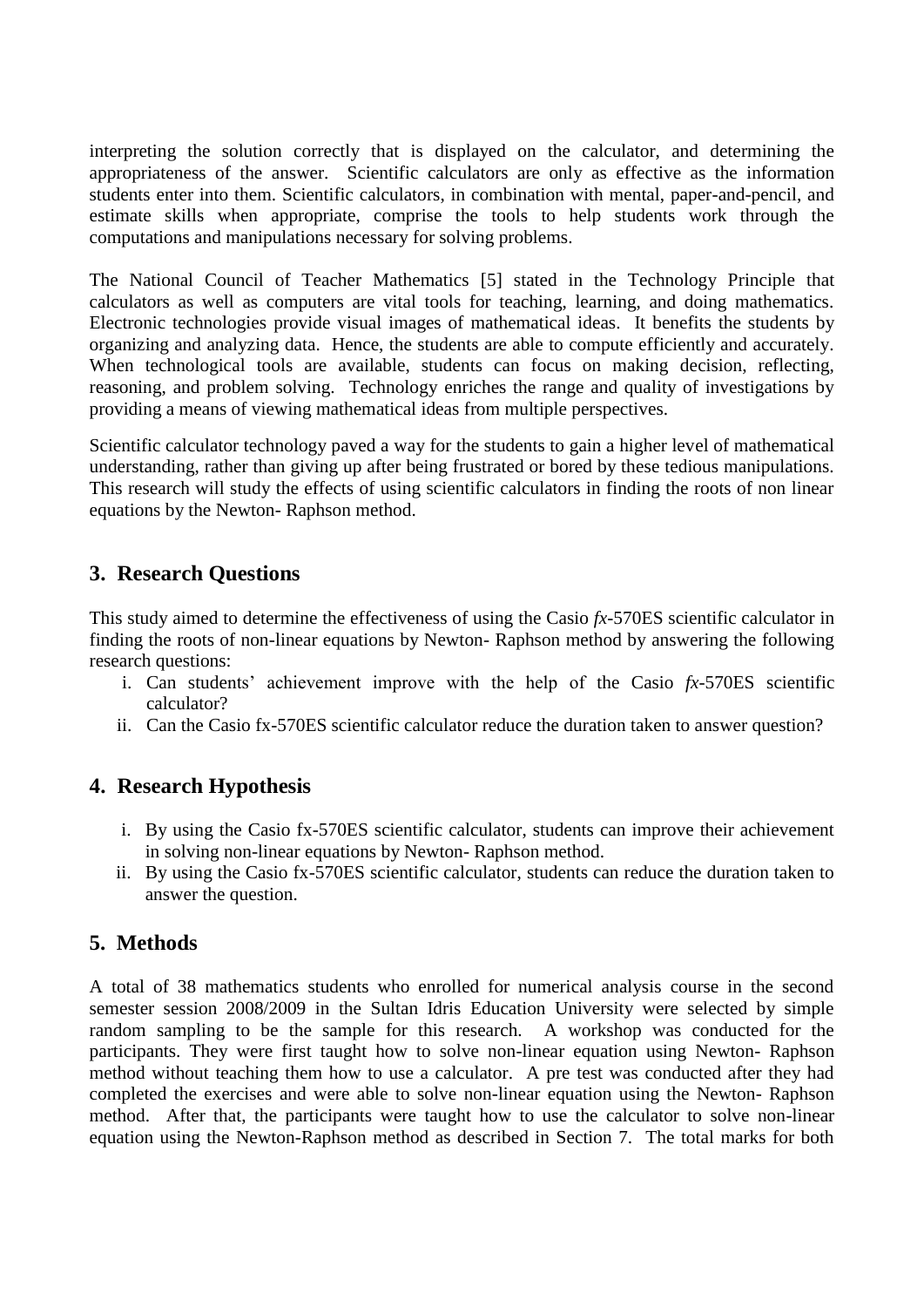pre test and post test is 10 and the maximum duration to answer both tests is 10 minutes. The scores for both tests and duration taken to answer both tests were analyzed using the Statistical Package for the Social Science (SPSS) to test whether there are improvement in the scores and reduction in the duration taken to answer question.

#### **6. The Newton- Raphson Method**

In numerical analysis, the Newton- Raphson method is one of the best known methods to approximate the roots of non-linear equations. Newton's method can often converge remarkably quickly; especially if the iteration begins "sufficiently near" the desired root.

Given a function  $f(x)$  and its derivative  $f'(x)$ , we begin with a first guess  $x_0$  and iterate using the following formula:

$$
x_{i+1} = x_i - \frac{f(x_i)}{f'(x_i)}, \ i = 0, 1, 2, \dots
$$
 (1)

Repeat the iterations until  $f(x_i) = 0$ ,  $|f(x_i)| < \varepsilon$  or  $|x_{i+1} - x_i| < \varepsilon$ .

# **7. Algorithm of the Casio fx570-ES Scientific Calculator for Newton-Raphson Method**

**Example:** Find the root of  $y = cos(x) - 3x + 7$  with  $x_0 = 2$  by using Newton-Raphson Method. Iterate until  $|x_{i+1} - x_i| < 0.005$ .

**Solution:** Knowing that the iteration formula for Newton- Raphson Method is given by;

$$
x_{i+1} = x_i - \frac{f(x_i)}{f'(x_i)}, \quad i = 0, 1, 2...
$$

**Step 1:** Change the setup into radian mode and fix mode into 3 decimal places.

Press  $\boxed{\text{SHT}}$   $\boxed{\text{MODE}}$   $\boxed{4}$  for radian mode since the function is in trigonometric function.

|          | MthIO 2:LineIO<br>Dea   4:Rad<br>Gra   6:Fix<br>Sci   8:Norm         |                                          |
|----------|----------------------------------------------------------------------|------------------------------------------|
|          |                                                                      | Press [SHIFT] MODE] 6 for fix mode.      |
|          | 1:MthIO 2:LineIO<br>3:De9   4:Rad<br>5:Gra   6:Fix<br>7:Sci   8:Norm |                                          |
|          |                                                                      | Press SHIFT MODE 3 for 3 decimal places. |
| Fix 0~9? |                                                                      |                                          |

**Step 2:** Input the iteration formula  $(x - \frac{\cos(x)-3x+7}{-\sin(x)-3})$  into the calculator which is as follows: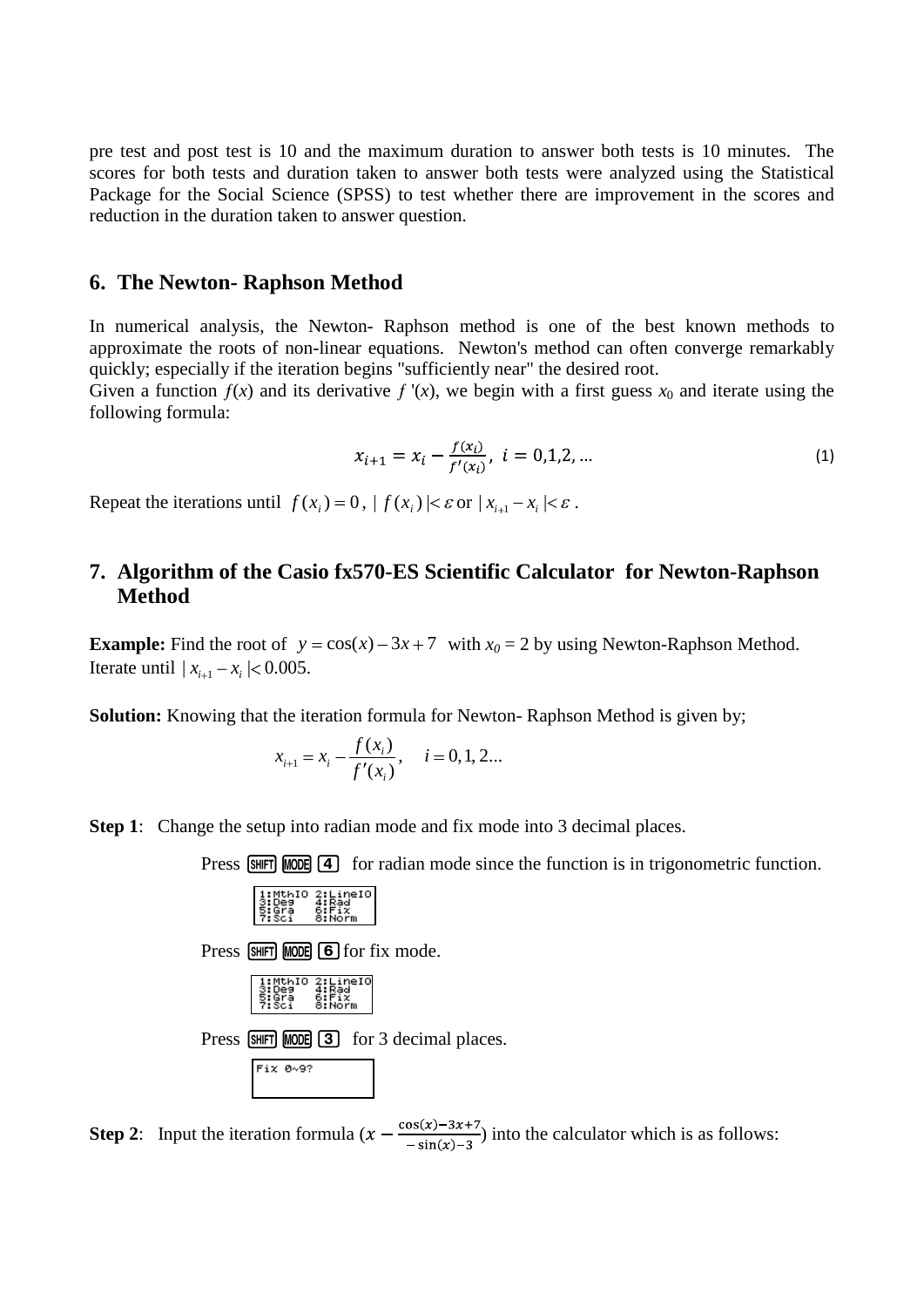Press  $\mathbb{A}\mathbb{H}\mathbb{I}$   $\Box$   $\Box$   $\Box$ 

Shift the cursor up to the numerator box and key in the function into it.



Shift the cursor down to the denominator box and key in the function into it.



**Step 3**: Start by calculating the first iteration value by substituting the initial value,  $x_0 = 2$ .

Press  $\boxed{CALC}$  and you will be asked to specify the value of x in order to be substituted into the function.



**Step 4:** Continue to calculate the next value by pressing  $\boxed{\text{CALC}}$   $\boxed{\text{Ans}}$   $\boxed{\equiv}$  buttons. Note that the last answer calculated is stored in answer memory. The answer memory can be recalled by pressing Ans button.



**Step 5:** Repeat Step 4 until  $|x_{i+1} - x_i| < \varepsilon$ .

**SOLUTION**:

| <b>Table 1 Iteration Table</b> |       |                 |  |  |
|--------------------------------|-------|-----------------|--|--|
|                                | x     | $x_i - x_{i-1}$ |  |  |
|                                | 2.000 |                 |  |  |
|                                | 2.149 | 0.149           |  |  |
|                                | 2.151 | 0.002           |  |  |

Since  $|x_2 - x_1|$  < 0.005, hence  $x_2$  is the root. The root for  $y = cos(x) - 3x + 7$  is  $x = 2.151$ .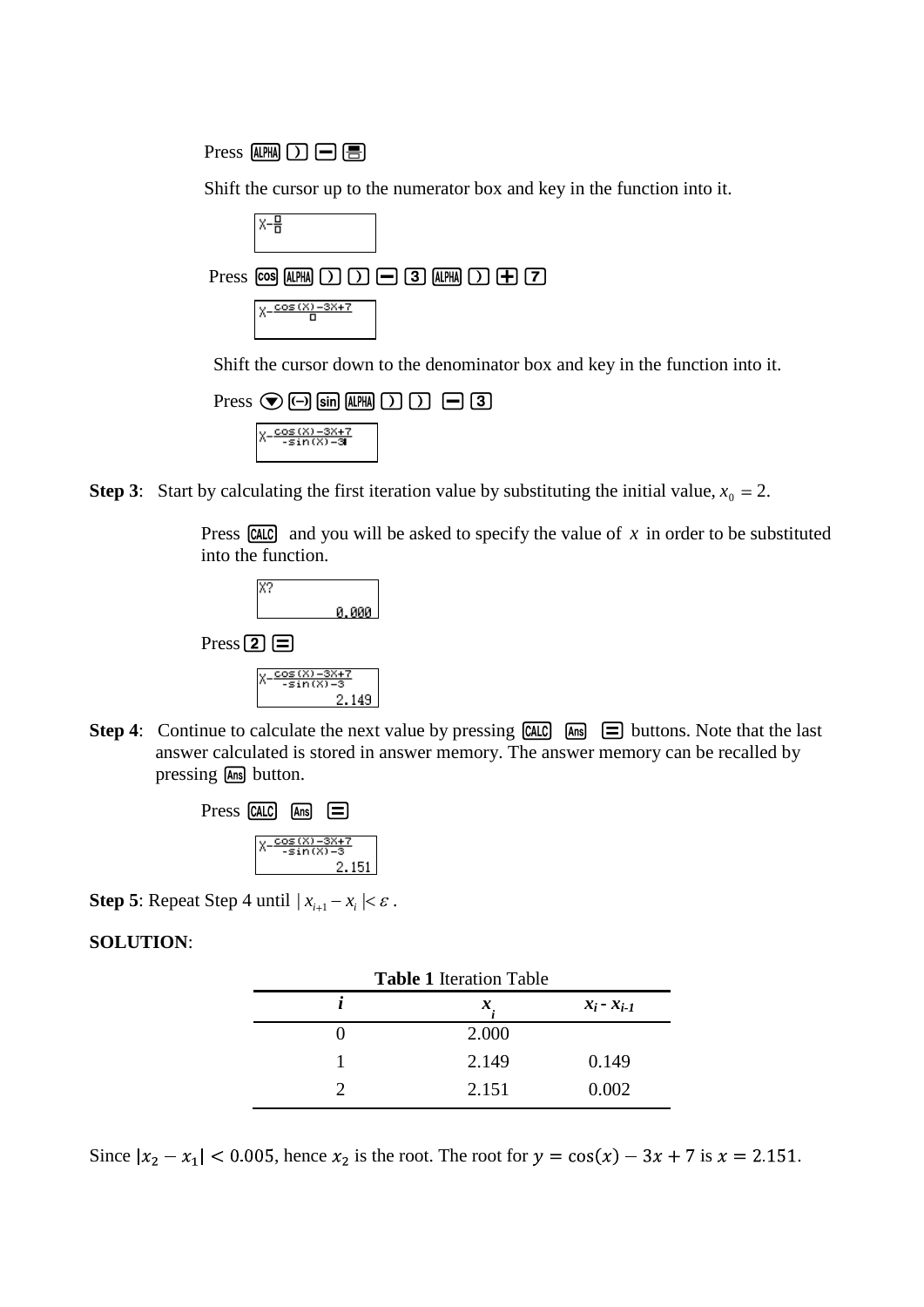### **8. Result and Analysis**

#### **Students' scores**

The students' mean marks in the pre test and post test are shown in table 2. The mean value for the pre-test is 8.6667, while the mean value for the post-test is 9.4722. Thus, there is a difference of 0.80556 where the mean marks increases in the post-test. Obviously, the students' performances in solving the non-linear equations increase after treatment was given to them.

| <b>Table 2</b> Mean and standard deviation for students' marks |                                 |        |    |         |  |  |
|----------------------------------------------------------------|---------------------------------|--------|----|---------|--|--|
|                                                                | Standard deviation<br>Mean<br>N |        |    |         |  |  |
| Pair 1                                                         | Pre test                        | 8.6667 | 36 | 2.00000 |  |  |
|                                                                | Post test                       | 9.4722 | 36 | 1.78063 |  |  |

We compared the pre test and post test marks by using the paired sample t-test analysis in order to analyze whether there is any improvement on the students' performances. The maximum mark for both tests is 10. The result of this analysis is shown in Table 3:

| <b>Table 3</b> Paired sample t-test for students' marks |                    |                 |          |   |    |                   |
|---------------------------------------------------------|--------------------|-----------------|----------|---|----|-------------------|
|                                                         | Paired Differences |                 |          |   |    |                   |
|                                                         |                    |                 | Standard |   |    |                   |
|                                                         |                    | <b>Standard</b> | Error    |   |    |                   |
|                                                         | Mean               | Deviation       | Mean     | t | df | $Sig. (2-tailed)$ |
| Pre test - Post test -0.80556 2.58368 .43061 -1.871 35  |                    |                 |          |   |    | 0.070             |

Based on the result in Table 3, the test statistic value obtained is -1.871 and the *p-*value obtained for this test is 0.0350 where we divide 0.070 by 2 given that this is a one tailed test. The *p-*value obtained is less than the significance value, 0.05. Thus, we have enough evidence to support the hypothesis that the students' marks increases after they were taught how to use the calculator to solve the non-linear equation by Newton- Raphson Method.

#### **Duration taken**

As shown in Table 4, the mean value duration for the pre-test is 9.2222 minutes, while the mean value duration for the post-test is 5.3889 minutes. The mean duration taken in solving the nonlinear equations decreases as much as 3.83333 minutes after the students were taught the technique to use the calculator. Hence, we can state that the duration taken by students in solving non-linear equations by Newton-Raphson method was reduced when the respondents solved the mathematical problems by using the scientific calculator.

| <b>Table 4</b> Mean and standard deviation for duration taken |                                 |        |    |         |  |  |
|---------------------------------------------------------------|---------------------------------|--------|----|---------|--|--|
|                                                               | Standard deviation<br>Mean<br>N |        |    |         |  |  |
|                                                               | Pair 1 duration_pre_test        | 9.2222 | 36 | 1.80651 |  |  |
|                                                               | duration_post_test              | 5.3889 | 36 | 2.71796 |  |  |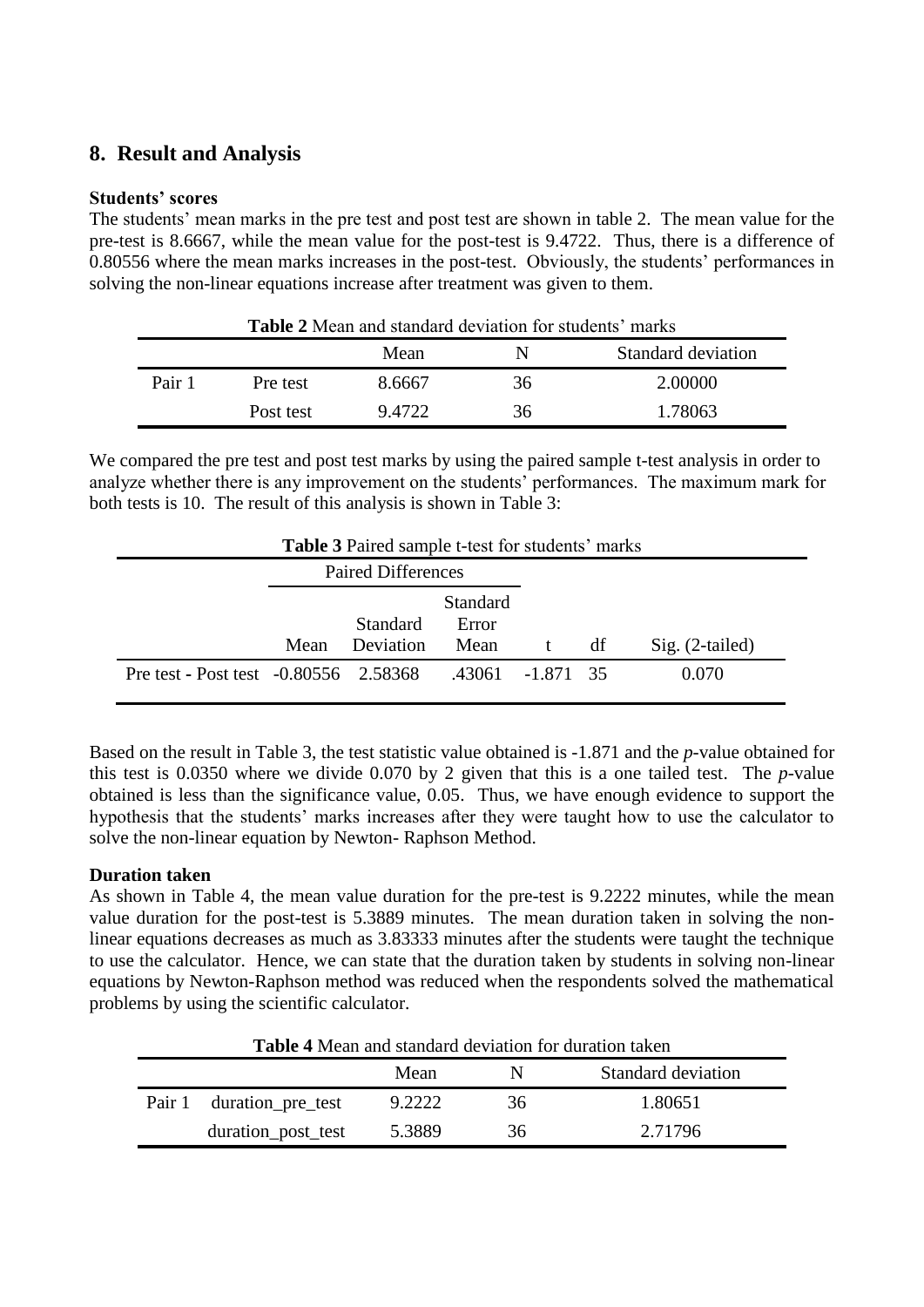We compared the duration taken by the participants in the pre test and post test using the paired sample t-test analysis in order to analyze whether there is any improvement on the students' efficiency on solving the problem. The maximum duration taken for both test is 10 minutes. The result of the analysis is given in Table 5:

| <b>Table 5</b> Paired sample t-test for duration taken |                    |          |                                  |          |    |                   |
|--------------------------------------------------------|--------------------|----------|----------------------------------|----------|----|-------------------|
|                                                        | Paired Differences |          |                                  |          |    |                   |
|                                                        | Mean               | Standard | Standard<br>Deviation Error Mean | t        | df | $Sig. (2-tailed)$ |
| Pre test – Post test 3.83333                           |                    | 3.07525  | 0.51254                          | 7.479 35 |    | 0.000             |

The result shown in Table 5 confirms that the test statistic value equals to 7.479 and the *p-*value is 0.000 where we divide 0.000 by 2 given that this is a one tailed test. The *p-*value obtained is less than the significance value, 0.05. Thus, we have enough evidence to support the hypothesis that there is a reduction in the duration taken by the students to answer the question after they were taught how to use the calculator to solve the non-linear equation by Newton- Raphson Method as described in Section 7.

#### **Common Mistakes**

Table 6 shows the number of respondents that had performed the common mistakes.

| <b>Table 6</b> Common mistakes done by the participants |  |  |  |  |  |
|---------------------------------------------------------|--|--|--|--|--|
| Type of common mistakes<br>Pre Test<br>Post Test        |  |  |  |  |  |
| 1. Wrong calculation                                    |  |  |  |  |  |
| 2. Incomplete solution                                  |  |  |  |  |  |

Wrong calculation and incomplete solution are the common mistakes done by the participants in the pre-test. Both common mistakes are greatly reduced in the post test after the techniques of using the calculator were taught as given in Section 7. Three participants did not have the complete solution in the pre test which might be caused by their inability to solve the problem efficiently. However, there is no participant that faced this problem in post test. Thus, this shows that they can answer the question efficiently with the algorithm in Section 7.

### **9. Conclusion**

The effectiveness of the scientific calculator in solving non-linear equations by the Newton-Raphson method has been verified in this study. The usage of the scientific calculator in solving non-linear equations by the Newton-Raphson method improves students' marks. Students' marks increased after the respondents were exposed to the method of solving the non-linear equations by the Newton-Raphson method by using scientific calculator. Time reduced tremendously when the